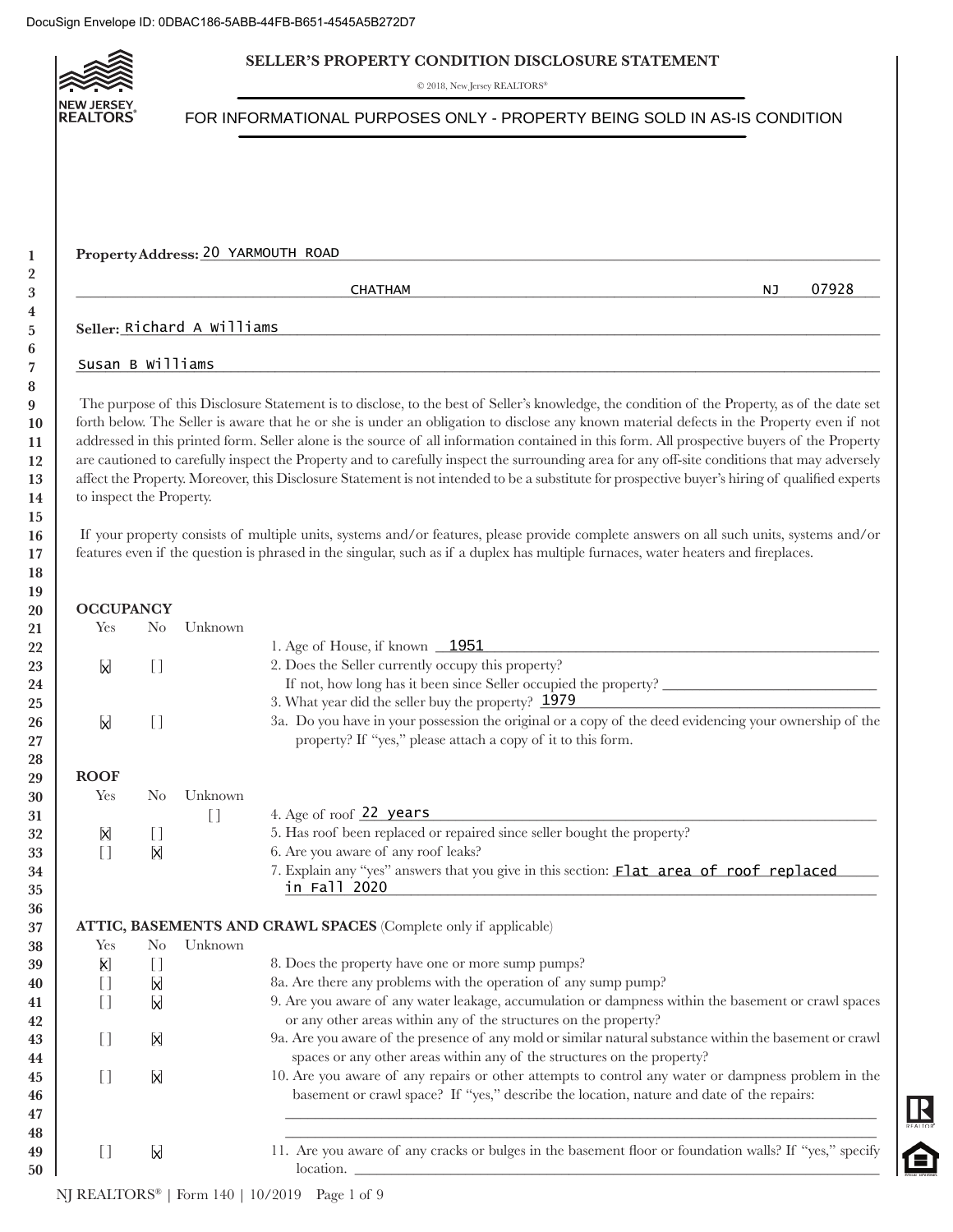| $\begin{array}{c} \square \end{array}$         | K)                                |                                   | 12. Are you aware of any restrictions on how the attic may be used as a result of the manner in which                                                        |
|------------------------------------------------|-----------------------------------|-----------------------------------|--------------------------------------------------------------------------------------------------------------------------------------------------------------|
|                                                |                                   |                                   | the attic or roof was constructed?                                                                                                                           |
| $\left[\!\!\left[\mathsf{X}\right]\!\!\right]$ | $[ \ ]$                           |                                   | 13. Is the attic or house ventilated by: $\boxtimes$ a whole house fan? $\Box$ an attic fan?                                                                 |
| $\begin{bmatrix} 1 \end{bmatrix}$              | $\mathsf{X}$                      |                                   | 13a. Are you aware of any problems with the operation of such a fan?                                                                                         |
|                                                |                                   |                                   | 14. In what manner is access to the attic space provided?                                                                                                    |
|                                                |                                   |                                   | $\Box$ staircase $\Box$ pull down stairs $\Box$ crawl space with aid of ladder or other device                                                               |
|                                                |                                   |                                   | Mother Walk-in attic on second floor                                                                                                                         |
|                                                |                                   |                                   | 15. Explain any "yes" answers that you give in this section:                                                                                                 |
|                                                |                                   |                                   |                                                                                                                                                              |
|                                                |                                   |                                   |                                                                                                                                                              |
|                                                |                                   |                                   |                                                                                                                                                              |
|                                                |                                   |                                   | TERMITES/WOOD DESTROYING INSECTS, DRY ROT, PESTS                                                                                                             |
| Yes                                            | N <sub>0</sub>                    | Unknown                           |                                                                                                                                                              |
| $\begin{bmatrix} 1 \end{bmatrix}$              | Ŋ                                 |                                   | 16. Are you aware of any termites/wood destroying insects, dry rot, or pests affecting the property?                                                         |
| $\begin{bmatrix} 1 \end{bmatrix}$              | X                                 |                                   | 17. Are you aware of any damage to the property caused by termites/wood destroying insects, dry rot,                                                         |
|                                                |                                   |                                   | or pests?                                                                                                                                                    |
| $[ \ ]$                                        | X                                 |                                   | 18. If "yes," has work been performed to repair the damage?                                                                                                  |
| X                                              | $[ \ ]$                           |                                   | 19. Is your property under contract by a licensed pest control company? If "yes," state the name and                                                         |
|                                                |                                   |                                   | address of the licensed pest control company: Western Pest Service, Parsippany                                                                               |
|                                                |                                   |                                   | NJ                                                                                                                                                           |
| X                                              | $[ \ ]$                           |                                   | 20. Are you aware of any termite/pest control inspections or treatments performed on the property in                                                         |
|                                                |                                   |                                   | the past?                                                                                                                                                    |
|                                                |                                   |                                   | 21. Explain any "yes" answers that you give in this section:                                                                                                 |
|                                                |                                   |                                   | 1999 when addition added. Treatment performed by Western Pest                                                                                                |
|                                                |                                   |                                   | Services                                                                                                                                                     |
|                                                |                                   |                                   |                                                                                                                                                              |
| <b>STRUCTURAL ITEMS</b>                        |                                   |                                   |                                                                                                                                                              |
| Yes                                            | N <sub>0</sub>                    | Unknown                           |                                                                                                                                                              |
| $[$                                            | 冈                                 |                                   | 22. Are you aware of any movement, shifting, or other problems with walls, floors, or foundations,                                                           |
|                                                |                                   |                                   | including any restrictions on how any space, other than the attic or roof, may be used as a result of                                                        |
|                                                |                                   |                                   | the manner in which it was constructed?                                                                                                                      |
| $[$                                            | 冈                                 |                                   | 23. Are you aware if the property or any of the structures on it have ever been damaged by fire, smoke,                                                      |
|                                                |                                   |                                   | wind or flood?                                                                                                                                               |
| $\begin{array}{c} \square \end{array}$         | Ŋ                                 |                                   | 24. Are you aware of any fire retardant plywood used in the construction?                                                                                    |
| $[$                                            | M                                 |                                   | 25. Are you aware of any current or past problems with driveways, walkways, patios, sinkholes, or                                                            |
|                                                |                                   |                                   | retaining walls on the property?                                                                                                                             |
| $[$                                            | <b>N</b>                          |                                   | 26. Are you aware of any present or past efforts made to repair any problems with the items in this<br>section?                                              |
|                                                |                                   |                                   | 27. Explain any "yes" answers that you give in this section. Please describe the location and nature of the                                                  |
|                                                |                                   |                                   | problem.                                                                                                                                                     |
|                                                |                                   |                                   |                                                                                                                                                              |
|                                                |                                   |                                   |                                                                                                                                                              |
|                                                |                                   |                                   |                                                                                                                                                              |
|                                                |                                   | <b>ADDITIONS/REMODELS</b>         |                                                                                                                                                              |
| Yes                                            | N <sub>0</sub>                    | Unknown                           |                                                                                                                                                              |
| X                                              | $[ \ ]$                           |                                   | 28. Are you aware of any additions, structural changes or other alterations to the structures on the                                                         |
|                                                |                                   |                                   | property made by any present or past owners?                                                                                                                 |
| Ŋ                                              | $\begin{bmatrix} 1 \end{bmatrix}$ | $\begin{bmatrix} 1 \end{bmatrix}$ | 29. Were the proper building permits and approvals obtained? Explain any "yes" answers you give in this                                                      |
|                                                |                                   |                                   | section:                                                                                                                                                     |
|                                                |                                   |                                   | Addition added in 1999. Family room added, extension of upstairs                                                                                             |
|                                                |                                   |                                   | bedroom, additional car stall added.<br><u> 1989 - Johann Stein, mars an deutscher Stein und der Stein und der Stein und der Stein und der Stein und der</u> |
|                                                |                                   |                                   |                                                                                                                                                              |
|                                                |                                   | PLUMBING, WATER AND SEWAGE        |                                                                                                                                                              |
| Yes                                            | N <sub>o</sub>                    | Unknown                           |                                                                                                                                                              |
|                                                |                                   |                                   | 30. What is the source of your drinking water?                                                                                                               |
|                                                |                                   |                                   |                                                                                                                                                              |
| $[$                                            | $[ \ ]$                           |                                   | 31. If your drinking water source is not public, have you performed any tests on the water?                                                                  |
|                                                |                                   |                                   | If so, when?                                                                                                                                                 |
|                                                |                                   |                                   |                                                                                                                                                              |
|                                                |                                   |                                   | Attach a copy of or describe the results.                                                                                                                    |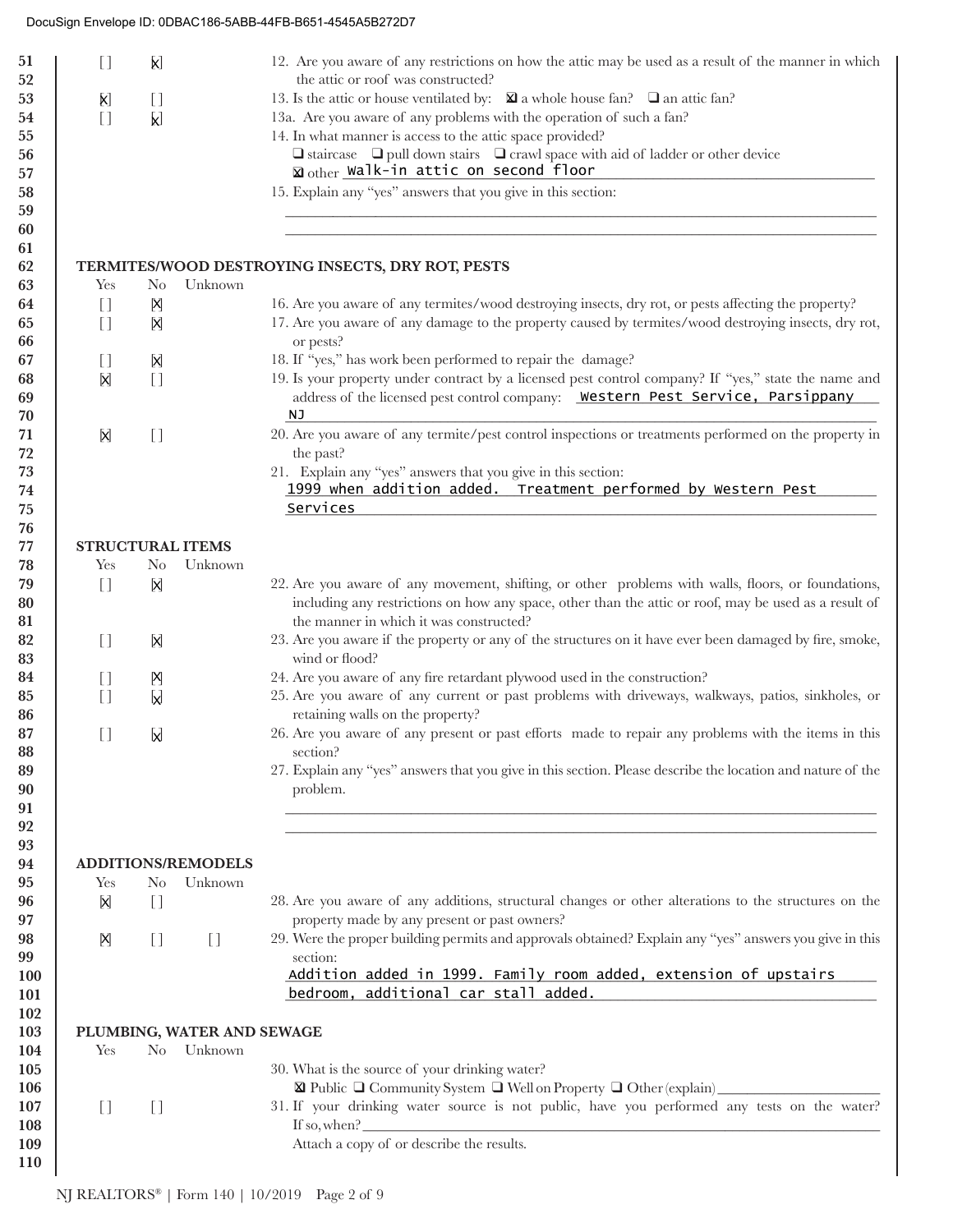| 111<br>112        | $[ \ ]$                                       | <b>X</b>                                     | $[ \ ]$                                           | 32. Does the wastewater from any clothes washer, dishwasher, or other appliance discharge to any<br>location other than the sewer, septic, or other system that services the rest of the property? |
|-------------------|-----------------------------------------------|----------------------------------------------|---------------------------------------------------|----------------------------------------------------------------------------------------------------------------------------------------------------------------------------------------------------|
| 113               |                                               |                                              | $[ \ ]$                                           |                                                                                                                                                                                                    |
| 114               |                                               |                                              | $[ \ ]$                                           |                                                                                                                                                                                                    |
| 115<br>116        | $[ \ ]$                                       | X                                            |                                                   | 34. Do you have a softener, filter, or other water purification system? □ Leased □ Owned<br>35. What is the type of sewage system?                                                                 |
| 117               |                                               |                                              |                                                   | $\boxtimes$ Public Sewer $\Box$ Private Sewer $\Box$ Septic System $\Box$ Cesspool $\Box$ Other (explain):                                                                                         |
| 118               | $[$                                           | $\begin{array}{c} \square \end{array}$       |                                                   | 36. If you answered "septic system," have you ever had the system inspected to confirm that it is a true                                                                                           |
| 119               |                                               |                                              |                                                   | septic system and not a cesspool?                                                                                                                                                                  |
| 120               |                                               |                                              | $[ \ ]$                                           |                                                                                                                                                                                                    |
| 121<br>122        |                                               |                                              |                                                   | 38. When was the Septic System or Cesspool last cleaned and/or serviced? ___________________________                                                                                               |
| 123               | $[ \ ]$                                       | X                                            | $\begin{array}{c} \square \end{array}$<br>$[ \ ]$ | 39. Are you aware of any abandoned Septic Systems or Cesspools on your property?                                                                                                                   |
| 124               | $[$                                           | $[ \ ]$                                      | $[ \ ]$                                           | 39a. If "yes," is the closure in accordance with the municipality's ordinance? (explain):                                                                                                          |
| 125               |                                               |                                              |                                                   |                                                                                                                                                                                                    |
| 126               | $[$                                           | X                                            |                                                   | 40. Are you aware of any leaks, backups, or other problems relating to any of the plumbing systems and                                                                                             |
| 127               |                                               |                                              |                                                   | fixtures (including pipes, sinks, tubs and showers), or of any other water or sewage related problems?                                                                                             |
| 128               |                                               |                                              |                                                   |                                                                                                                                                                                                    |
| 129               |                                               |                                              |                                                   |                                                                                                                                                                                                    |
| 130               | $[ \ ]$                                       | X                                            |                                                   | 41. Are you aware of any shut off, disconnected, or abandoned wells, underground water or sewage                                                                                                   |
| 131               |                                               |                                              |                                                   | tanks, or dry wells on the property?                                                                                                                                                               |
| 132               | $[$                                           | X                                            | $\begin{array}{c} \square \end{array}$            | 42. Is either the private water or sewage system shared? If "yes," explain: ________________________                                                                                               |
| 133               |                                               |                                              |                                                   |                                                                                                                                                                                                    |
| 134               |                                               |                                              |                                                   | 43. Water Heater: □ Electric □ Fuel Oil ⊠ Gas<br>Age of Water Heater 2015                                                                                                                          |
| 135<br>136        | $[ \ ]$                                       |                                              | $[ \ ]$                                           | 43a. Are you aware of any problems with the water heater?                                                                                                                                          |
| 137               |                                               | [X                                           |                                                   | 44. Explain any "yes" answers that you give in this section:                                                                                                                                       |
| 138               |                                               |                                              |                                                   |                                                                                                                                                                                                    |
| 140<br>141<br>142 | Yes                                           | No.                                          | Unknown                                           | HEATING AND AIR CONDITIONING                                                                                                                                                                       |
| 143               |                                               |                                              |                                                   | 45. Type of Air Conditioning:                                                                                                                                                                      |
| 144               |                                               |                                              |                                                   | $\label{eq:nonlinear} \textbf{W} \gets \text{Central one zone} \quad \textbf{W} \gets \text{Wall/Window Unit} \quad \textbf{W} \gets \text{None}$                                                  |
| 145<br>146        |                                               |                                              |                                                   | 46. List any areas of the house that are not air conditioned:                                                                                                                                      |
| 147               |                                               |                                              | $\begin{array}{c} \square \end{array}$            | 47. What is the age of Air Conditioning System? 2019                                                                                                                                               |
| 148               |                                               |                                              |                                                   | 48. Type of heat: $\Box$ Electric $\Box$ Fuel Oil $\Box$ Natural Gas $\Box$ Propane $\Box$ Unheated $\Box$ Other                                                                                   |
| 149<br>150        |                                               |                                              |                                                   | 49. What is the type of heating system? (for example, forced air, hot water or base board, radiator, steam<br>heat) Forced air                                                                     |
| 151<br>152        |                                               |                                              |                                                   | 50. If it is a centralized heating system, is it one zone or multiple zones?<br>One zone                                                                                                           |
| 153               |                                               |                                              | $\begin{array}{c} \square \end{array}$            | 51. Age of furnace 2019<br>Date of last service:                                                                                                                                                   |
| 154               |                                               |                                              |                                                   | 52. List any areas of the house that are not heated:                                                                                                                                               |
| 155               |                                               |                                              |                                                   |                                                                                                                                                                                                    |
| 156               | $\begin{array}{c} \square \end{array}$        | X)                                           | $\begin{bmatrix} 1 \end{bmatrix}$                 | 53. Are you aware of any tanks on the property, either above or underground, used to store fuel or other                                                                                           |
| 157<br>158        |                                               |                                              |                                                   | substances?                                                                                                                                                                                        |
| 159               | $\begin{array}{c} \square \end{array}$<br>$[$ | $\begin{array}{c} \square \end{array}$<br>X) |                                                   | 54. If tank is not in use, do you have a closure certificate?<br>55. Are you aware of any problems with any items in this section? If "yes," explain:                                              |
| 160               |                                               |                                              |                                                   |                                                                                                                                                                                                    |
| 161               |                                               |                                              |                                                   |                                                                                                                                                                                                    |
| 162               |                                               |                                              |                                                   | WOODBURNING STOVE OR FIREPLACE                                                                                                                                                                     |
| 163               | Yes                                           | N <sub>0</sub>                               | Unknown                                           |                                                                                                                                                                                                    |
| 164               | $\mathbf{X}$                                  | $\begin{array}{c} \square \end{array}$       |                                                   | 56. Do you have $\Box$ wood burning stove? $\Box$ fireplace? $\Box$ insert? $\Box$ other                                                                                                           |
| 165               | $\bm{\mathsf{X}}]$                            | $[ \ ]$                                      |                                                   | 56a. Is it presently usable?                                                                                                                                                                       |
| 166               |                                               |                                              |                                                   | 57. If you have a fireplace, when was the flue last cleaned? Gas fireplace - fall 2020                                                                                                             |
|                   | $[ \ ]$                                       | $\begin{array}{c} \square \end{array}$       | $\begin{array}{c} \square \end{array}$            |                                                                                                                                                                                                    |
| 167               | $\bm{\mathsf{X}}]$                            | $\begin{bmatrix} 1 \end{bmatrix}$            | $[ \ ]$                                           | 57a. Was the flue cleaned by a professional or non-professional? Professional                                                                                                                      |
| 168               | $[ \ ]$                                       | $\begin{array}{c} \square \end{array}$       | $[ \ ]$                                           | 58. Have you obtained any required permits for any such item?                                                                                                                                      |
| 169<br>170        | $[ \ ]$                                       | X)                                           |                                                   | 59. Are you aware of any problems with any of these items? If "yes," please explain: _______________                                                                                               |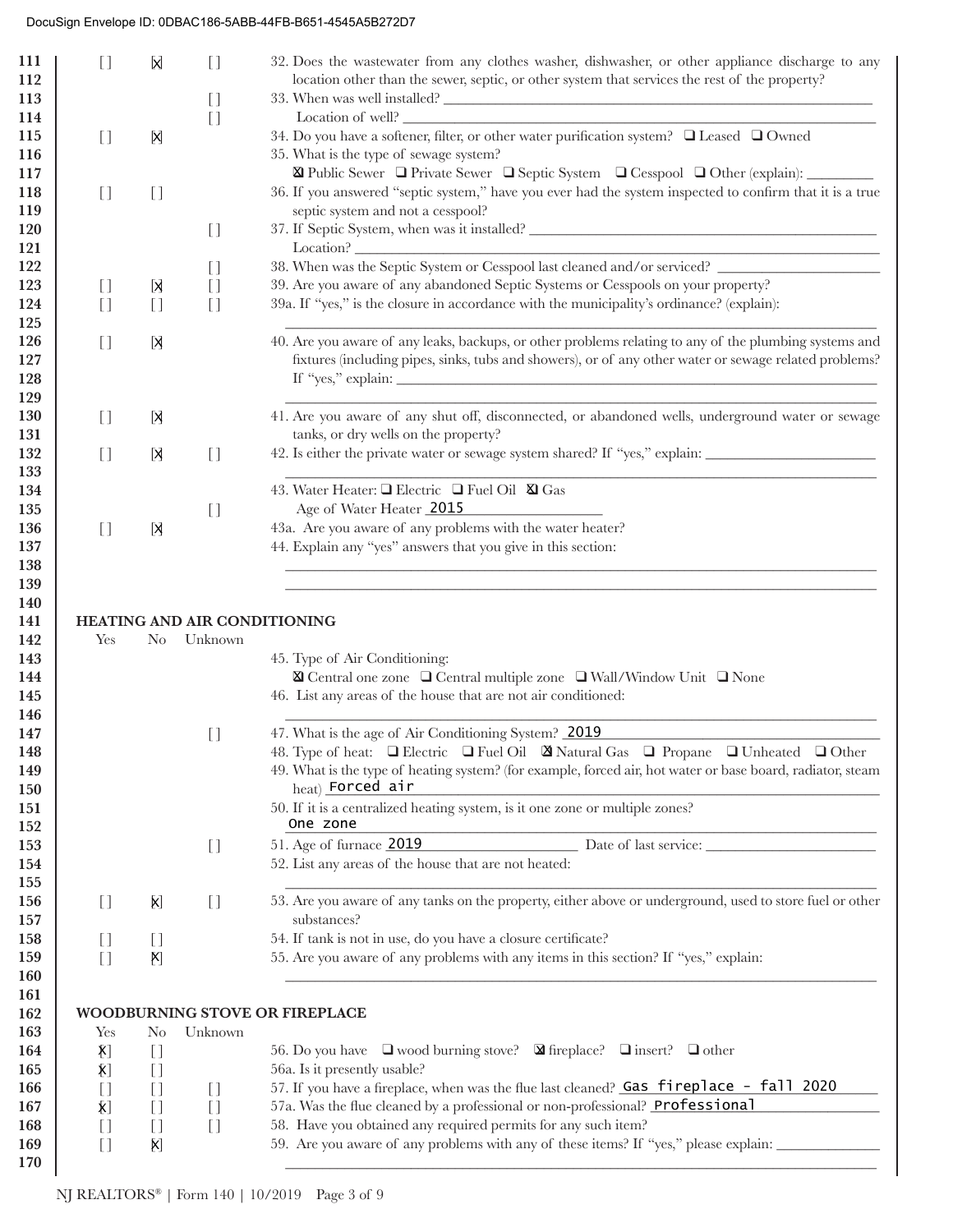|                                        |                                          | <b>ELECTRICAL SYSTEM</b>                   |                                                                                                                       |
|----------------------------------------|------------------------------------------|--------------------------------------------|-----------------------------------------------------------------------------------------------------------------------|
| Yes                                    | $\rm No$                                 | Unknown                                    |                                                                                                                       |
|                                        |                                          |                                            | 60. What type of wiring is in this structure? $\square$ Copper $\square$ Aluminum $\square$ Other $\square$ Unknown   |
|                                        |                                          |                                            | 61. What amp service does the property have? $\Box$ 60 $\Box$ 100 $\Box$ 150 $\Box$ 200 $\Box$ Other $\Omega$ Unknown |
| $\begin{bmatrix} 1 \end{bmatrix}$      | $\begin{array}{c} \square \end{array}$   | $\begin{bmatrix} 1 \end{bmatrix}$          | 62. Does it have 240 volt service? Which are present $\mathbb Q$ Circuit Breakers, $\Box$ Fuses or $\Box$ Both?       |
| $[ \ ]$                                | X                                        |                                            | 63. Are you aware of any additions to the original service?                                                           |
|                                        |                                          |                                            |                                                                                                                       |
|                                        |                                          |                                            | If "yes," were the additions done by a licensed electrician? Name and address:                                        |
|                                        |                                          |                                            |                                                                                                                       |
| $\begin{bmatrix} 1 \end{bmatrix}$      | $\begin{array}{c} \boxed{1} \end{array}$ | $[ \ ]$                                    | 64. If "yes," were proper building permits and approvals obtained?                                                    |
| $[$                                    | $\mathsf{X}]$                            |                                            | 65. Are you aware of any wall switches, light fixtures or electrical outlets in need of repair?                       |
|                                        |                                          |                                            | 66. Explain any "yes" answers you give in this section:                                                               |
|                                        |                                          |                                            | LAND (SOILS, DRAINAGE AND BOUNDARIES)                                                                                 |
| Yes                                    | N <sub>o</sub>                           | Unknown                                    |                                                                                                                       |
| $[$                                    | [X                                       |                                            | 67. Are you aware of any fill or expansive soil on the property?                                                      |
| $\begin{array}{c} \square \end{array}$ | [X                                       |                                            | 68. Are you aware of any past or present mining operations in the area in which the property is located?              |
|                                        |                                          |                                            | 69. Is the property located in a flood hazard zone?                                                                   |
| $[ \ ]$                                | X                                        |                                            |                                                                                                                       |
| $[ \ ]$                                | <b>X</b>                                 |                                            | 70. Are you aware of any drainage or flood problems affecting the property?                                           |
| $[ \ ]$                                | X                                        | $[ \ ]$                                    | 71. Are there any areas on the property which are designated as protected wetlands?                                   |
| $\begin{array}{c} \square \end{array}$ | X                                        |                                            | 72. Are you aware of any encroachments, utility easements, boundary line disputes, or drainage or                     |
|                                        |                                          |                                            | other easements affecting the property?                                                                               |
| $[ \ ]$                                | X                                        |                                            | 73. Are there any water retention basins on the property or the adjacent properties?                                  |
| $[$                                    | X                                        |                                            | 74. Are you aware if any part of the property is being claimed by the State of New Jersey as land                     |
|                                        |                                          |                                            | presently or formerly covered by tidal water (Riparian claim or lease grant)? Explain:                                |
|                                        |                                          |                                            |                                                                                                                       |
|                                        |                                          |                                            |                                                                                                                       |
| $[$                                    | Ы                                        |                                            | 75. Are you aware of any shared or common areas (for example, driveways, bridges, docks, walls,                       |
|                                        |                                          |                                            | bulkheads, etc.) or maintenance agreements regarding the property?                                                    |
|                                        |                                          |                                            | 76. Explain any "yes" answers to the preceding questions in this section:                                             |
| X                                      | $[ \ ]$                                  |                                            | 77. Do you have a survey of the property?                                                                             |
|                                        |                                          |                                            |                                                                                                                       |
| Yes                                    |                                          | <b>ENVIRONMENTAL HAZARDS</b><br>No Unknown |                                                                                                                       |
| $[ \ ]$                                | X                                        |                                            | 78. Have you received any written notification from any public agency or private concern informing you that           |
|                                        |                                          |                                            | the property is adversely affected, or may be adversely affected, by a condition that exists on a property in         |
|                                        |                                          |                                            | the vicinity of this property? If "yes," attach a copy of any such notice currently in your possession.               |
|                                        |                                          |                                            |                                                                                                                       |
| $[$                                    | X                                        |                                            | 78a. Are you aware of any condition that exists on any property in the vicinity which adversely affects,              |
|                                        |                                          |                                            | or has been identified as possibly adversely affecting, the quality or safety of the air, soil, water, and/           |
|                                        |                                          |                                            | or physical structures present on this property? If "yes," explain:                                                   |
|                                        |                                          |                                            |                                                                                                                       |
|                                        |                                          |                                            |                                                                                                                       |
| $[$                                    | X                                        |                                            | 79. Are you aware of any underground storage tanks (UST) or toxic substances now or previously                        |
|                                        |                                          |                                            | present on this property or adjacent property (structure or soil), such as polychlorinated biphenyl                   |
|                                        |                                          |                                            | (PCB), solvents, hydraulic fluid, petro-chemicals, hazardous wastes, pesticides, chromium, thorium,                   |
|                                        |                                          |                                            | lead or other hazardous substances in the soil? If "yes," explain:                                                    |
|                                        |                                          |                                            |                                                                                                                       |
|                                        |                                          |                                            |                                                                                                                       |
|                                        |                                          |                                            |                                                                                                                       |
| $[$                                    | X                                        |                                            | 80. Are you aware if any underground storage tank has been tested?                                                    |
|                                        |                                          |                                            | (Attach a copy of each test report or closure certificate if available).                                              |
| $[ \ ]$                                | [X                                       | $[ \ ]$                                    | 81. Are you aware if the property has been tested for the presence of any other toxic substances, such                |
|                                        |                                          |                                            | as lead-based paint, urea-formaldehyde foam insulation, asbestos-containing materials, or others?                     |
|                                        |                                          |                                            | (Attach copy of each test report if available).                                                                       |
|                                        |                                          |                                            | 82. If "yes" to any of the above, explain:                                                                            |
|                                        |                                          |                                            |                                                                                                                       |
|                                        |                                          |                                            |                                                                                                                       |
|                                        |                                          |                                            |                                                                                                                       |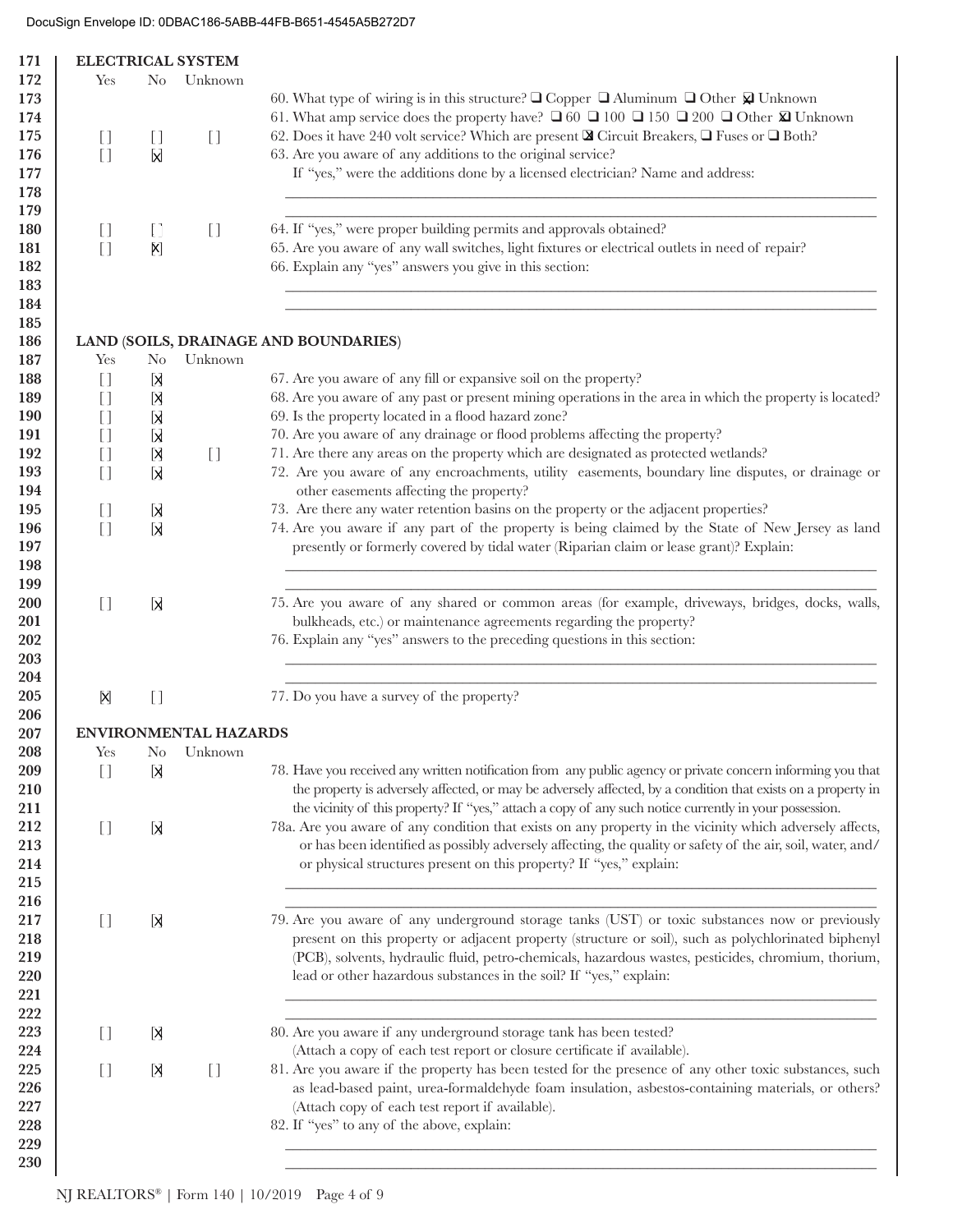## DocuSign Envelope ID: 0DBAC186-5ABB-44FB-B651-4545A5B272D7

| 231<br>232<br>233        | $[ \ ]$                                | []                                     |                                        | 82a. If "yes" to any of the above, were any actions taken to correct the problem? Explain:                                                                                                                                                                                                                     |
|--------------------------|----------------------------------------|----------------------------------------|----------------------------------------|----------------------------------------------------------------------------------------------------------------------------------------------------------------------------------------------------------------------------------------------------------------------------------------------------------------|
| 234                      | $\begin{bmatrix} 1 \end{bmatrix}$      | X                                      | $\begin{array}{c} \square \end{array}$ | 83. Is the property in a designated Airport Safety Zone?                                                                                                                                                                                                                                                       |
| 235<br>236               |                                        |                                        |                                        | DEED RESTRICTIONS, SPECIAL DESIGNATIONS, HOMEOWNERS ASSOCIATION/CONDOMINIUMS                                                                                                                                                                                                                                   |
| 237                      | <b>AND CO-OPS</b>                      |                                        |                                        |                                                                                                                                                                                                                                                                                                                |
| 238                      | Yes                                    | N <sub>0</sub>                         | Unknown                                |                                                                                                                                                                                                                                                                                                                |
| 239                      | $\begin{bmatrix} 1 \end{bmatrix}$      | X                                      |                                        | 84. Are you aware if the property is subject to any deed restrictions or other limitations on how it may                                                                                                                                                                                                       |
| 240<br>241               |                                        |                                        |                                        | be used due to its being situated within a designated historic district, or a protected area like the<br>New Jersey Pinelands, or its being subject to similar legal authorities other than typical local zoning                                                                                               |
| 242                      |                                        |                                        |                                        | ordinances?                                                                                                                                                                                                                                                                                                    |
| 243                      | $\begin{bmatrix} 1 \end{bmatrix}$      | Ŋ                                      |                                        | 85. Is the property part of a condominium or other common interest ownership plan?                                                                                                                                                                                                                             |
| 244<br>245               | $[ \ ]$                                | $[ \ ]$                                |                                        | 85a. If so, is the property subject to any covenants, conditions, or restrictions as a result of its being part<br>of a condominium or other form of common interest ownership?                                                                                                                                |
| 246<br>247               | $\begin{bmatrix} 1 \end{bmatrix}$      | X)                                     |                                        | 86. As the owner of the property, are you required to belong to a condominium association or homeowners<br>association, or other similar organization or property owners?                                                                                                                                      |
| 248                      | $\begin{bmatrix} 1 \end{bmatrix}$      | $[ \ ]$                                |                                        | 86a. If so, what is the Association's name and telephone number?                                                                                                                                                                                                                                               |
| 249                      |                                        |                                        |                                        |                                                                                                                                                                                                                                                                                                                |
| 250<br>251               | $\begin{bmatrix} 1 \end{bmatrix}$      | $[ \ ]$                                | $[$                                    | 86b. If so, are there any dues or assessments involved?<br>If "yes," how much? $\overline{\phantom{a}}$                                                                                                                                                                                                        |
| 252<br>253               | $[$                                    | $\begin{array}{c} \square \end{array}$ |                                        | 87. Are you aware of any defect, damage, or problem with any common elements or common areas that<br>materially affects the property?                                                                                                                                                                          |
| 254                      | $\begin{array}{c} \square \end{array}$ | []                                     |                                        | 88. Are you aware of any condition or claim which may result in an increase in assessments or fees?                                                                                                                                                                                                            |
| 255                      | $\begin{bmatrix} 1 \end{bmatrix}$      | $[ \ ]$                                | $[$                                    | 89. Since you purchased the property, have there been any changes to the rules or by-laws of the                                                                                                                                                                                                               |
| 256                      |                                        |                                        |                                        | Association that impact the property?                                                                                                                                                                                                                                                                          |
| 257                      |                                        |                                        |                                        | 90. Explain any "yes" answers you give in this section:                                                                                                                                                                                                                                                        |
| 258<br>259               |                                        |                                        |                                        |                                                                                                                                                                                                                                                                                                                |
| 260                      |                                        |                                        |                                        |                                                                                                                                                                                                                                                                                                                |
| 261                      | <b>MISCELLANEOUS</b>                   |                                        |                                        |                                                                                                                                                                                                                                                                                                                |
| 262                      | Yes                                    | N <sub>0</sub>                         | Unknown                                |                                                                                                                                                                                                                                                                                                                |
| 263<br>264               | $\begin{bmatrix} 1 \end{bmatrix}$      | X)                                     |                                        | 91. Are you aware of any existing or threatened legal action affecting the property or any condominium<br>or homeowners association to which you, as an owner, belong?                                                                                                                                         |
| 265                      | $\begin{array}{c} \square \end{array}$ | X)                                     |                                        | 92. Are you aware of any violations of Federal, State or local laws or regulations relating to this property?                                                                                                                                                                                                  |
| 266<br>267<br>268<br>269 | $[ \ ]$                                | X)                                     |                                        | 93. Are you aware of any zoning violations, encroachments on adjacent properties, non-conforming<br>uses, or set-back violations relating to this property? If so, please state whether the condition is pre-<br>existing non-conformance to present day zoning or a violation to zoning and/or land use laws. |
| 270                      |                                        |                                        |                                        |                                                                                                                                                                                                                                                                                                                |
| 271<br>272<br>273        | $\begin{bmatrix} 1 \end{bmatrix}$      | X)                                     |                                        | 94. Are you aware of any public improvement, condominium or homeowner association assessments<br>against the property that remain unpaid? Are you aware of any violations of zoning, housing,<br>building, safety or fire ordinances that remain uncorrected?                                                  |
| 274                      | $\begin{bmatrix} 1 \end{bmatrix}$      | $[ \ ]$                                | $\begin{bmatrix} 1 \end{bmatrix}$      | 95. Are there mortgages, encumbrances or liens on this property?                                                                                                                                                                                                                                               |
| 275<br>276               | $[ \ ]$                                | $\left[\mathsf{x}\right]$              |                                        | 95a. Are you aware of any reason, including a defect in title, that would prevent you from conveying<br>clear title?                                                                                                                                                                                           |
| 277                      | $[$                                    | X)                                     |                                        | 96. Are you aware of any material defects to the property, dwelling, or fixtures which are not disclosed                                                                                                                                                                                                       |
| 278                      |                                        |                                        |                                        | elsewhere on this form? (A defect is "material," if a reasonable person would attach importance                                                                                                                                                                                                                |
| 279                      |                                        |                                        |                                        | to its existence or non-existence in deciding whether or how to proceed in the transaction.)                                                                                                                                                                                                                   |
| 280<br>281               |                                        |                                        |                                        |                                                                                                                                                                                                                                                                                                                |
| 282                      | $\begin{bmatrix} 1 \end{bmatrix}$      | X)                                     |                                        | 97. Other than water and sewer charges, utility and cable tv fees, your local property taxes, any special                                                                                                                                                                                                      |
| 283                      |                                        |                                        |                                        | assessments and any association dues or membership fees, are there any other fees that you pay on                                                                                                                                                                                                              |
| 284                      |                                        |                                        |                                        | an ongoing basis with respect to this property, such as garbage collection fees?                                                                                                                                                                                                                               |
| 285                      |                                        |                                        |                                        | 98. Explain any other "yes" answers you give in this section:                                                                                                                                                                                                                                                  |
| 286                      |                                        |                                        |                                        |                                                                                                                                                                                                                                                                                                                |
| 287<br>288               |                                        |                                        |                                        |                                                                                                                                                                                                                                                                                                                |
| 289                      |                                        |                                        |                                        |                                                                                                                                                                                                                                                                                                                |
| 290                      |                                        |                                        |                                        |                                                                                                                                                                                                                                                                                                                |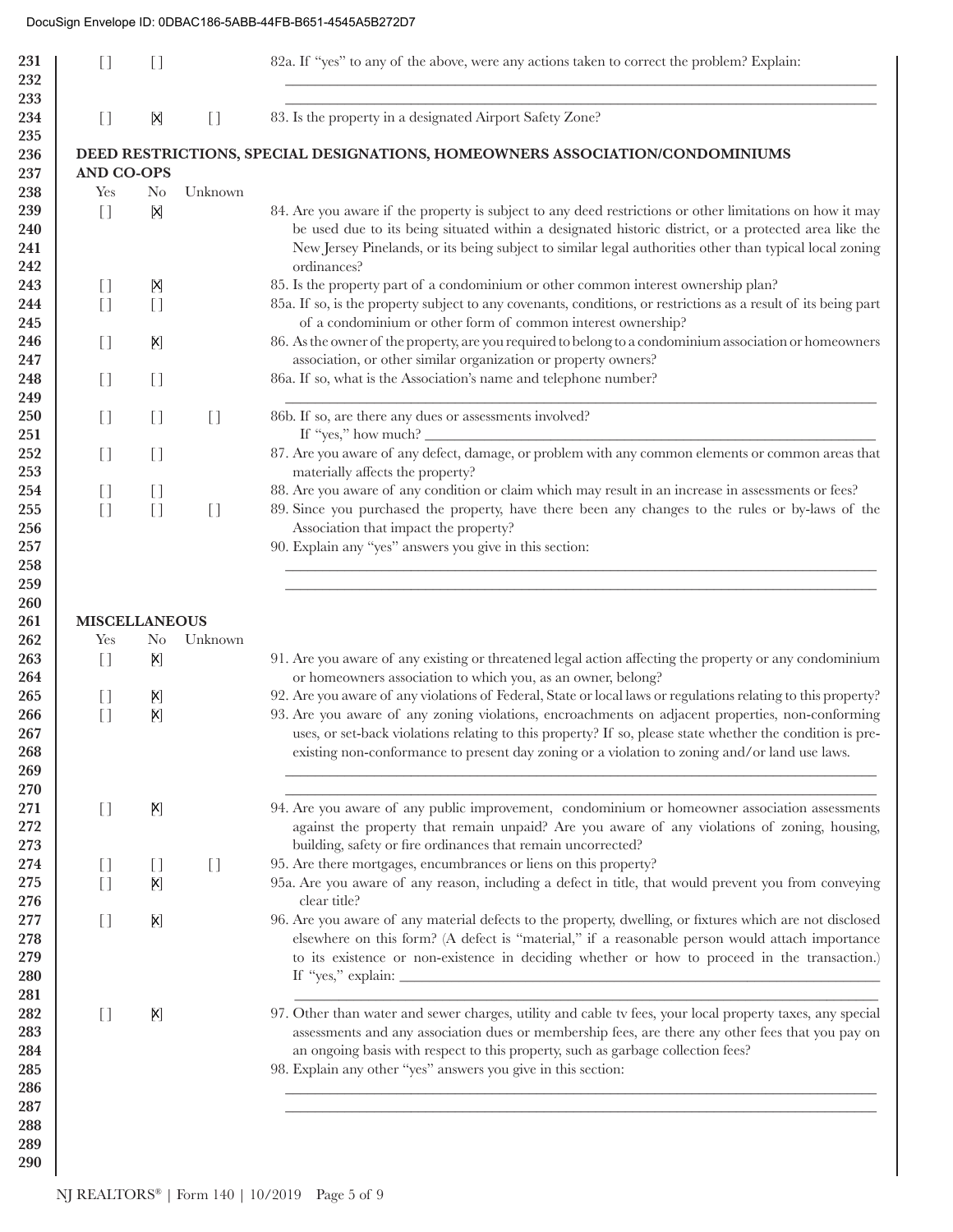## DocuSign Envelope ID: 0DBAC186-5ABB-44FB-B651-4545A5B272D7

| 291<br>292 |                                        |                                               | <b>RADON GAS</b> Instructions to Owners |                                             | By law (N.J.S.A. 26:2D-73), a property owner who has had his or her property tested or treated for radon gas may require that information                                             |  |  |
|------------|----------------------------------------|-----------------------------------------------|-----------------------------------------|---------------------------------------------|---------------------------------------------------------------------------------------------------------------------------------------------------------------------------------------|--|--|
| 293        |                                        |                                               |                                         |                                             | about such testing and treatment be kept confidential until the time that the owner and a buyer enter into a contract of sale, at which time                                          |  |  |
| 294        |                                        |                                               |                                         |                                             | a copy of the test results and evidence of any subsequent mitigation or treatment shall be provided to the buyer. The law also provides that                                          |  |  |
| 295        |                                        |                                               |                                         |                                             | owners may waive, in writing, this right of confidentiality. As the owner(s) of this property, do you wish to waive this right?                                                       |  |  |
| 296        | Yes                                    | N <sub>o</sub>                                |                                         |                                             |                                                                                                                                                                                       |  |  |
| 297        | $\begin{bmatrix} 1 \end{bmatrix}$      | X)                                            |                                         | $\frac{\cancel{r}(\beta)}{\text{Initials}}$ | $\frac{\mathcal{S}\mathcal{B}}{\mathcal{B}}$ Initials)                                                                                                                                |  |  |
| 298        |                                        |                                               |                                         |                                             |                                                                                                                                                                                       |  |  |
| 299        |                                        |                                               |                                         |                                             |                                                                                                                                                                                       |  |  |
| 300<br>301 |                                        |                                               |                                         |                                             | If you responded "yes," answer the following questions. If you responded "no," proceed to the next section.                                                                           |  |  |
| 302        | Yes                                    | N <sub>0</sub>                                | Unknown                                 |                                             |                                                                                                                                                                                       |  |  |
| 303<br>304 | $[$                                    | $[ \ ]$                                       |                                         |                                             | 99. Are you aware if the property has been tested for radon gas? (Attach a copy of each test report if<br>available.)                                                                 |  |  |
| 305<br>306 | $\begin{bmatrix} 1 \end{bmatrix}$      | $[ \ ]$                                       |                                         |                                             | 100. Are you aware if the property has been treated in an effort to mitigate the presence of radon gas?<br>(If "yes," attach a copy of any evidence of such mitigation or treatment.) |  |  |
| 307        | $[$                                    | $[ \ ]$                                       |                                         |                                             | 101. Is radon remediation equipment now present in the property?                                                                                                                      |  |  |
| 308        | $[$                                    | $[$                                           |                                         |                                             | 101a. If "yes," is such equipment in good working order?                                                                                                                              |  |  |
| 309        |                                        |                                               |                                         |                                             |                                                                                                                                                                                       |  |  |
| 310        |                                        |                                               |                                         |                                             |                                                                                                                                                                                       |  |  |
| 311        |                                        |                                               | <b>MAJOR APPLIANCES AND OTHER ITEMS</b> |                                             |                                                                                                                                                                                       |  |  |
| 312        |                                        |                                               |                                         |                                             | The terms of any final contract executed by the seller shall be controlling as to what appliances or other items, if any, shall be included                                           |  |  |
| 313        |                                        |                                               |                                         |                                             | in the sale of the property. Which of the following items are present in the property? (For items that are not present, indicate "not                                                 |  |  |
| 314        | applicable.")                          |                                               |                                         |                                             |                                                                                                                                                                                       |  |  |
| 315        |                                        |                                               |                                         |                                             |                                                                                                                                                                                       |  |  |
| 316        | Yes                                    | N <sub>o</sub>                                | Unknown                                 | N/A                                         |                                                                                                                                                                                       |  |  |
| 317        | $\mathbf{X}$                           | $[ \ ]$                                       |                                         | $\begin{bmatrix} 1 \end{bmatrix}$           | 102. Electric Garage Door Opener                                                                                                                                                      |  |  |
| 318        | $\bm{\mathsf{X}}]$                     | $[ \ ]$                                       |                                         | $\begin{array}{c} \square \end{array}$      | 102a. If "yes," are they reversible? Number of Transmitters 2                                                                                                                         |  |  |
| 319        | $\mathbf{k}$                           | $[ \ ]$                                       | $\begin{bmatrix} 1 \end{bmatrix}$       | $[$                                         | 103. Smoke Detectors                                                                                                                                                                  |  |  |
| 320        |                                        |                                               |                                         |                                             | <b>O</b> Battery <b>&amp;</b> Electric <b>O</b> Both How many <b>9</b>                                                                                                                |  |  |
| 321        |                                        |                                               |                                         |                                             |                                                                                                                                                                                       |  |  |
| 322        |                                        |                                               |                                         |                                             | Location Per state and local requirement                                                                                                                                              |  |  |
| 323        | $[$                                    | X)                                            |                                         | $\begin{array}{c} \square \end{array}$      | 104. With regard to the above items, are you aware that any item is not in working order?                                                                                             |  |  |
| 324        |                                        |                                               |                                         |                                             | 104a. If "yes," identify each item that is not in working order or defective and explain the nature                                                                                   |  |  |
| 325        |                                        |                                               |                                         |                                             |                                                                                                                                                                                       |  |  |
| 326        |                                        |                                               |                                         |                                             |                                                                                                                                                                                       |  |  |
| 327<br>328 |                                        |                                               |                                         |                                             |                                                                                                                                                                                       |  |  |
| 329        | $[ \ ]$                                | X)                                            |                                         | $\begin{bmatrix} 1 \end{bmatrix}$           | 105. □ In-ground pool □ Above-ground pool □ Pool Heater □ Spa/Hot Tub                                                                                                                 |  |  |
| 330        | $[ \ ]$                                | $[ \ ]$                                       | $\begin{array}{c} \square \end{array}$  | X)                                          | 105a. Were proper permits and approvals obtained?<br>105b. Are you aware of any leaks or other defects with the filter or the walls or other structural or                            |  |  |
| 331        | $[ \ ]$                                | $\left[\begin{array}{c} 1 \end{array}\right]$ |                                         | X)                                          | mechanical components of the pool or spa/hot tub?                                                                                                                                     |  |  |
| 332        | $\begin{array}{c} \square \end{array}$ | $\begin{bmatrix} 1 \end{bmatrix}$             |                                         | X)                                          | 105c. If an in-ground pool, are you aware of any water seeping behind the walls of the pool?                                                                                          |  |  |
| 333        |                                        |                                               |                                         |                                             | 106. Indicate which of the following may be included in the sale? (Indicate Y for yes N for no.)                                                                                      |  |  |
| 334        |                                        |                                               |                                         |                                             | $\left[\mathsf{x}\right]$ Refrigerator                                                                                                                                                |  |  |
| 335<br>336 |                                        |                                               |                                         |                                             | $[x]$ Range<br>[X] Microwave Oven                                                                                                                                                     |  |  |
| 337        |                                        |                                               |                                         |                                             | $\left[\chi\right]$ Dishwasher                                                                                                                                                        |  |  |
| 338        |                                        |                                               |                                         |                                             | [ ] Trash Compactor                                                                                                                                                                   |  |  |
| 339        |                                        |                                               |                                         |                                             | [X] Garbage Disposal                                                                                                                                                                  |  |  |
| 340        |                                        |                                               |                                         |                                             | [x] In-Ground Sprinkler System                                                                                                                                                        |  |  |
| 341        |                                        |                                               |                                         |                                             | [] Central Vacuum System                                                                                                                                                              |  |  |
| 342        |                                        |                                               |                                         |                                             | [ ] Security System                                                                                                                                                                   |  |  |
| 343        |                                        |                                               |                                         |                                             | $\left[\mathsf{x}\right]$ Washer                                                                                                                                                      |  |  |
| 344        |                                        |                                               |                                         |                                             | $[x]$ Dryer                                                                                                                                                                           |  |  |
| 345        |                                        |                                               |                                         |                                             | $\lceil \ \rceil$ Intercom                                                                                                                                                            |  |  |
| 346        |                                        |                                               |                                         |                                             | [x] Other [See attached list]                                                                                                                                                         |  |  |
| 347        | <b>K</b>                               | $[ \ ]$                                       | $\begin{array}{c} \square \end{array}$  |                                             | 107. Of those that may be included, is each in working order?                                                                                                                         |  |  |
| 348        |                                        |                                               |                                         |                                             | If "no," identify each item not in working order, explain the nature of the problem:                                                                                                  |  |  |
| 349        |                                        |                                               |                                         |                                             |                                                                                                                                                                                       |  |  |
| 350        |                                        |                                               |                                         |                                             |                                                                                                                                                                                       |  |  |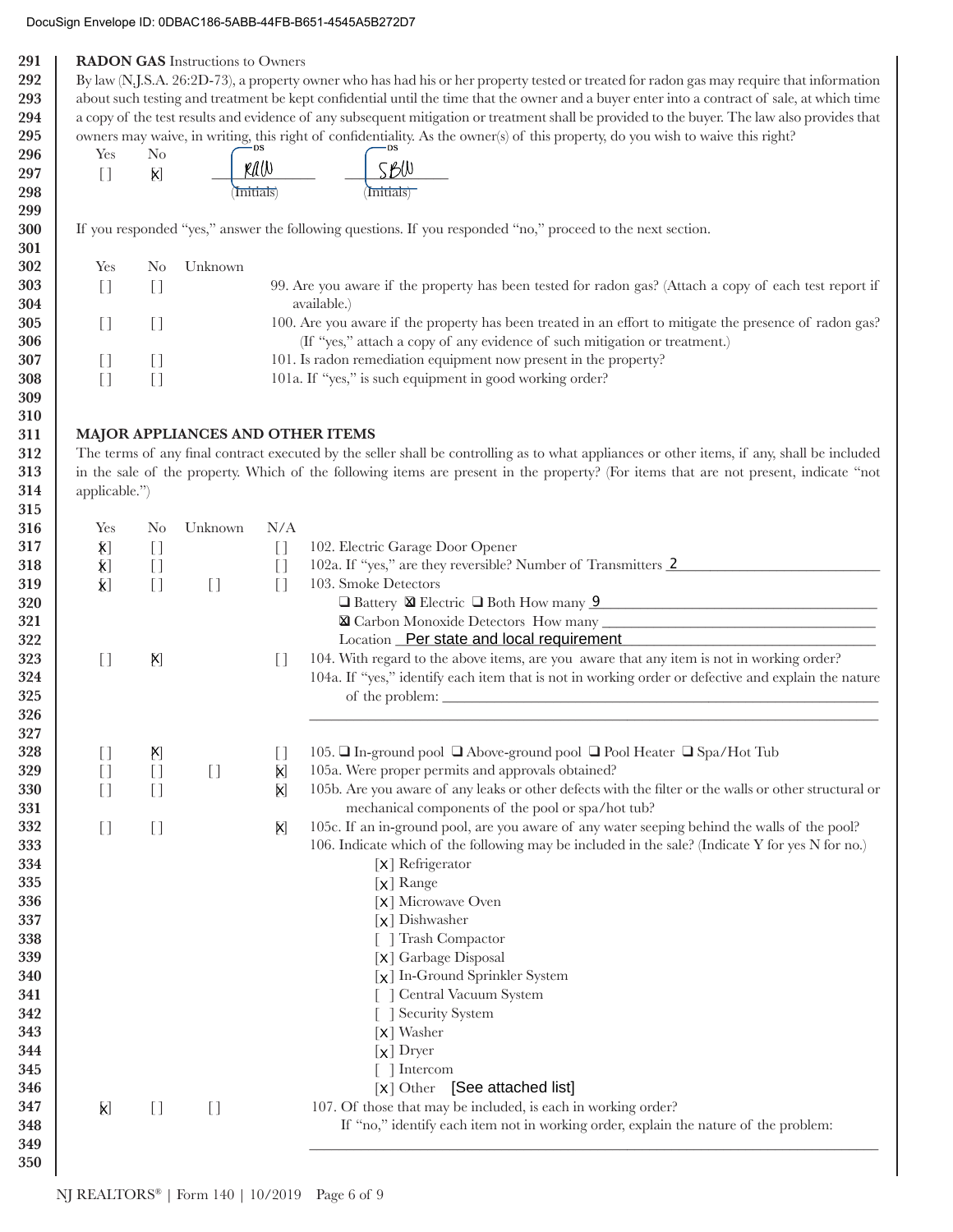### DocuSign Envelope ID: 0DBAC186-5ABB-44FB-B651-4545A5B272D7

#### 351 **SOLAR PANEL SYSTEMS** 352

353

354

355

By completing this section, Seller is acknowledging that the Property is serviced by a Solar Panel System, which means a system of solar panels designed to absorb the sunlight as a source of energy for generating electricity or heating, any and all inverters, net meter, wiring, roof supports and any other equipment pertaining to the Solar Panels (collectively, the "Solar Panel System"). This information may be used, among other purposes, to prepare a Solar Panel Addendum to be affixed to and made a part of a contract of sale for the Property.

| 108. When was the Solar Panel System Installed?<br>$[$<br>109. Are SRECs available from the Solar Panel System?<br>$\begin{bmatrix} 1 \end{bmatrix}$<br>$[$<br>$[ \ ]$<br>109a. If SRECs are available, when will the SRECs expire?<br>$[$<br>110. Is there any storage capacity on your Property for the Solar Panel System?<br>$[$<br>$[$<br>$[$<br>111. Are you aware of any defects in or damage to any component of the Solar Panel System? If yes,<br>$[$<br>$\begin{array}{c} \square \end{array}$<br>112. Choose one of the following three options:<br>112a. The Solar Panel System is financed under a power purchase agreement or other type of financing<br>$\begin{bmatrix} 1 \end{bmatrix}$<br>arrangement which requires me/us to make periodic payments to a Solar Panel System provider<br>in order to acquire ownership of the Solar Panel System ("PPA")? If yes, proceed to Section A<br>below.<br>112b. The Solar Panel System is the subject of a lease agreement. If yes, proceed to <b>Section B</b> below.<br>$\begin{bmatrix} 1 \end{bmatrix}$<br>$[$<br>112c. I/we own the Solar Panel System outright. If yes, you do not have to answer any further questions.<br>SECTION A - THE SOLAR PANEL SYSTEM IS SUBJECT TO A PPA<br>113. What is the current periodic payment amount? \$<br>$\begin{array}{c} \square \end{array}$<br>114. What is the frequency of the periodic payments (check one)? ■ Monthly ■ Quarterly<br>$[ \ ]$<br>115. What is the expiration date of the PPA, which is when you will become the owner of the Solar Panel<br>$[ \ ]$<br>116. Is there a balloon payment that will become due on or before the PPA Expiration Date?<br>$[ \ ]$<br>$\begin{bmatrix} 1 \end{bmatrix}$<br>117. If there is a balloon payment, what is the amount? \$<br>$[ \ ]$<br>118. Choose one of the following three options:<br>118a. Buyer will assume my/our obligations under the PPA at Closing.<br>$\begin{array}{c} \square \end{array}$<br>118b. I/we will pay off or otherwise obtain cancellation of the PPA as of the Closing so that the Solar<br>$[ \ ]$<br>Panel System can be included in the sale free and clear.<br>118c. I/we will remove the Solar Panel System from the Property and pay off or otherwise obtain<br>$[ \ ]$<br>cancellation of the PPA as of the Closing.<br>SECTION B - THE SOLAR PANEL SYSTEM IS SUBJECT TO A LEASE |
|------------------------------------------------------------------------------------------------------------------------------------------------------------------------------------------------------------------------------------------------------------------------------------------------------------------------------------------------------------------------------------------------------------------------------------------------------------------------------------------------------------------------------------------------------------------------------------------------------------------------------------------------------------------------------------------------------------------------------------------------------------------------------------------------------------------------------------------------------------------------------------------------------------------------------------------------------------------------------------------------------------------------------------------------------------------------------------------------------------------------------------------------------------------------------------------------------------------------------------------------------------------------------------------------------------------------------------------------------------------------------------------------------------------------------------------------------------------------------------------------------------------------------------------------------------------------------------------------------------------------------------------------------------------------------------------------------------------------------------------------------------------------------------------------------------------------------------------------------------------------------------------------------------------------------------------------------------------------------------------------------------------------------------------------------------------------------------------------------------------------------------------------------------------------------------------------------------------------------------------------------------------------------------------------------------------------------------------------------------------------------------------|
|                                                                                                                                                                                                                                                                                                                                                                                                                                                                                                                                                                                                                                                                                                                                                                                                                                                                                                                                                                                                                                                                                                                                                                                                                                                                                                                                                                                                                                                                                                                                                                                                                                                                                                                                                                                                                                                                                                                                                                                                                                                                                                                                                                                                                                                                                                                                                                                          |
|                                                                                                                                                                                                                                                                                                                                                                                                                                                                                                                                                                                                                                                                                                                                                                                                                                                                                                                                                                                                                                                                                                                                                                                                                                                                                                                                                                                                                                                                                                                                                                                                                                                                                                                                                                                                                                                                                                                                                                                                                                                                                                                                                                                                                                                                                                                                                                                          |
|                                                                                                                                                                                                                                                                                                                                                                                                                                                                                                                                                                                                                                                                                                                                                                                                                                                                                                                                                                                                                                                                                                                                                                                                                                                                                                                                                                                                                                                                                                                                                                                                                                                                                                                                                                                                                                                                                                                                                                                                                                                                                                                                                                                                                                                                                                                                                                                          |
|                                                                                                                                                                                                                                                                                                                                                                                                                                                                                                                                                                                                                                                                                                                                                                                                                                                                                                                                                                                                                                                                                                                                                                                                                                                                                                                                                                                                                                                                                                                                                                                                                                                                                                                                                                                                                                                                                                                                                                                                                                                                                                                                                                                                                                                                                                                                                                                          |
|                                                                                                                                                                                                                                                                                                                                                                                                                                                                                                                                                                                                                                                                                                                                                                                                                                                                                                                                                                                                                                                                                                                                                                                                                                                                                                                                                                                                                                                                                                                                                                                                                                                                                                                                                                                                                                                                                                                                                                                                                                                                                                                                                                                                                                                                                                                                                                                          |
|                                                                                                                                                                                                                                                                                                                                                                                                                                                                                                                                                                                                                                                                                                                                                                                                                                                                                                                                                                                                                                                                                                                                                                                                                                                                                                                                                                                                                                                                                                                                                                                                                                                                                                                                                                                                                                                                                                                                                                                                                                                                                                                                                                                                                                                                                                                                                                                          |
|                                                                                                                                                                                                                                                                                                                                                                                                                                                                                                                                                                                                                                                                                                                                                                                                                                                                                                                                                                                                                                                                                                                                                                                                                                                                                                                                                                                                                                                                                                                                                                                                                                                                                                                                                                                                                                                                                                                                                                                                                                                                                                                                                                                                                                                                                                                                                                                          |
|                                                                                                                                                                                                                                                                                                                                                                                                                                                                                                                                                                                                                                                                                                                                                                                                                                                                                                                                                                                                                                                                                                                                                                                                                                                                                                                                                                                                                                                                                                                                                                                                                                                                                                                                                                                                                                                                                                                                                                                                                                                                                                                                                                                                                                                                                                                                                                                          |
|                                                                                                                                                                                                                                                                                                                                                                                                                                                                                                                                                                                                                                                                                                                                                                                                                                                                                                                                                                                                                                                                                                                                                                                                                                                                                                                                                                                                                                                                                                                                                                                                                                                                                                                                                                                                                                                                                                                                                                                                                                                                                                                                                                                                                                                                                                                                                                                          |
|                                                                                                                                                                                                                                                                                                                                                                                                                                                                                                                                                                                                                                                                                                                                                                                                                                                                                                                                                                                                                                                                                                                                                                                                                                                                                                                                                                                                                                                                                                                                                                                                                                                                                                                                                                                                                                                                                                                                                                                                                                                                                                                                                                                                                                                                                                                                                                                          |
|                                                                                                                                                                                                                                                                                                                                                                                                                                                                                                                                                                                                                                                                                                                                                                                                                                                                                                                                                                                                                                                                                                                                                                                                                                                                                                                                                                                                                                                                                                                                                                                                                                                                                                                                                                                                                                                                                                                                                                                                                                                                                                                                                                                                                                                                                                                                                                                          |
|                                                                                                                                                                                                                                                                                                                                                                                                                                                                                                                                                                                                                                                                                                                                                                                                                                                                                                                                                                                                                                                                                                                                                                                                                                                                                                                                                                                                                                                                                                                                                                                                                                                                                                                                                                                                                                                                                                                                                                                                                                                                                                                                                                                                                                                                                                                                                                                          |
|                                                                                                                                                                                                                                                                                                                                                                                                                                                                                                                                                                                                                                                                                                                                                                                                                                                                                                                                                                                                                                                                                                                                                                                                                                                                                                                                                                                                                                                                                                                                                                                                                                                                                                                                                                                                                                                                                                                                                                                                                                                                                                                                                                                                                                                                                                                                                                                          |
|                                                                                                                                                                                                                                                                                                                                                                                                                                                                                                                                                                                                                                                                                                                                                                                                                                                                                                                                                                                                                                                                                                                                                                                                                                                                                                                                                                                                                                                                                                                                                                                                                                                                                                                                                                                                                                                                                                                                                                                                                                                                                                                                                                                                                                                                                                                                                                                          |
|                                                                                                                                                                                                                                                                                                                                                                                                                                                                                                                                                                                                                                                                                                                                                                                                                                                                                                                                                                                                                                                                                                                                                                                                                                                                                                                                                                                                                                                                                                                                                                                                                                                                                                                                                                                                                                                                                                                                                                                                                                                                                                                                                                                                                                                                                                                                                                                          |
|                                                                                                                                                                                                                                                                                                                                                                                                                                                                                                                                                                                                                                                                                                                                                                                                                                                                                                                                                                                                                                                                                                                                                                                                                                                                                                                                                                                                                                                                                                                                                                                                                                                                                                                                                                                                                                                                                                                                                                                                                                                                                                                                                                                                                                                                                                                                                                                          |
|                                                                                                                                                                                                                                                                                                                                                                                                                                                                                                                                                                                                                                                                                                                                                                                                                                                                                                                                                                                                                                                                                                                                                                                                                                                                                                                                                                                                                                                                                                                                                                                                                                                                                                                                                                                                                                                                                                                                                                                                                                                                                                                                                                                                                                                                                                                                                                                          |
|                                                                                                                                                                                                                                                                                                                                                                                                                                                                                                                                                                                                                                                                                                                                                                                                                                                                                                                                                                                                                                                                                                                                                                                                                                                                                                                                                                                                                                                                                                                                                                                                                                                                                                                                                                                                                                                                                                                                                                                                                                                                                                                                                                                                                                                                                                                                                                                          |
|                                                                                                                                                                                                                                                                                                                                                                                                                                                                                                                                                                                                                                                                                                                                                                                                                                                                                                                                                                                                                                                                                                                                                                                                                                                                                                                                                                                                                                                                                                                                                                                                                                                                                                                                                                                                                                                                                                                                                                                                                                                                                                                                                                                                                                                                                                                                                                                          |
|                                                                                                                                                                                                                                                                                                                                                                                                                                                                                                                                                                                                                                                                                                                                                                                                                                                                                                                                                                                                                                                                                                                                                                                                                                                                                                                                                                                                                                                                                                                                                                                                                                                                                                                                                                                                                                                                                                                                                                                                                                                                                                                                                                                                                                                                                                                                                                                          |
|                                                                                                                                                                                                                                                                                                                                                                                                                                                                                                                                                                                                                                                                                                                                                                                                                                                                                                                                                                                                                                                                                                                                                                                                                                                                                                                                                                                                                                                                                                                                                                                                                                                                                                                                                                                                                                                                                                                                                                                                                                                                                                                                                                                                                                                                                                                                                                                          |
|                                                                                                                                                                                                                                                                                                                                                                                                                                                                                                                                                                                                                                                                                                                                                                                                                                                                                                                                                                                                                                                                                                                                                                                                                                                                                                                                                                                                                                                                                                                                                                                                                                                                                                                                                                                                                                                                                                                                                                                                                                                                                                                                                                                                                                                                                                                                                                                          |
|                                                                                                                                                                                                                                                                                                                                                                                                                                                                                                                                                                                                                                                                                                                                                                                                                                                                                                                                                                                                                                                                                                                                                                                                                                                                                                                                                                                                                                                                                                                                                                                                                                                                                                                                                                                                                                                                                                                                                                                                                                                                                                                                                                                                                                                                                                                                                                                          |
|                                                                                                                                                                                                                                                                                                                                                                                                                                                                                                                                                                                                                                                                                                                                                                                                                                                                                                                                                                                                                                                                                                                                                                                                                                                                                                                                                                                                                                                                                                                                                                                                                                                                                                                                                                                                                                                                                                                                                                                                                                                                                                                                                                                                                                                                                                                                                                                          |
|                                                                                                                                                                                                                                                                                                                                                                                                                                                                                                                                                                                                                                                                                                                                                                                                                                                                                                                                                                                                                                                                                                                                                                                                                                                                                                                                                                                                                                                                                                                                                                                                                                                                                                                                                                                                                                                                                                                                                                                                                                                                                                                                                                                                                                                                                                                                                                                          |
|                                                                                                                                                                                                                                                                                                                                                                                                                                                                                                                                                                                                                                                                                                                                                                                                                                                                                                                                                                                                                                                                                                                                                                                                                                                                                                                                                                                                                                                                                                                                                                                                                                                                                                                                                                                                                                                                                                                                                                                                                                                                                                                                                                                                                                                                                                                                                                                          |
|                                                                                                                                                                                                                                                                                                                                                                                                                                                                                                                                                                                                                                                                                                                                                                                                                                                                                                                                                                                                                                                                                                                                                                                                                                                                                                                                                                                                                                                                                                                                                                                                                                                                                                                                                                                                                                                                                                                                                                                                                                                                                                                                                                                                                                                                                                                                                                                          |
| 119. What is the current periodic lease payment amount? \$<br>$\begin{array}{c} \square \end{array}$                                                                                                                                                                                                                                                                                                                                                                                                                                                                                                                                                                                                                                                                                                                                                                                                                                                                                                                                                                                                                                                                                                                                                                                                                                                                                                                                                                                                                                                                                                                                                                                                                                                                                                                                                                                                                                                                                                                                                                                                                                                                                                                                                                                                                                                                                     |
| 120. What is the frequency of the periodic lease payments (check one)? $\Box$ Monthly $\Box$ Quarterly<br>$\begin{array}{c} \square \end{array}$                                                                                                                                                                                                                                                                                                                                                                                                                                                                                                                                                                                                                                                                                                                                                                                                                                                                                                                                                                                                                                                                                                                                                                                                                                                                                                                                                                                                                                                                                                                                                                                                                                                                                                                                                                                                                                                                                                                                                                                                                                                                                                                                                                                                                                         |
| 121. What is the expiration date of the lease? _________________________________<br>$[$                                                                                                                                                                                                                                                                                                                                                                                                                                                                                                                                                                                                                                                                                                                                                                                                                                                                                                                                                                                                                                                                                                                                                                                                                                                                                                                                                                                                                                                                                                                                                                                                                                                                                                                                                                                                                                                                                                                                                                                                                                                                                                                                                                                                                                                                                                  |
|                                                                                                                                                                                                                                                                                                                                                                                                                                                                                                                                                                                                                                                                                                                                                                                                                                                                                                                                                                                                                                                                                                                                                                                                                                                                                                                                                                                                                                                                                                                                                                                                                                                                                                                                                                                                                                                                                                                                                                                                                                                                                                                                                                                                                                                                                                                                                                                          |
|                                                                                                                                                                                                                                                                                                                                                                                                                                                                                                                                                                                                                                                                                                                                                                                                                                                                                                                                                                                                                                                                                                                                                                                                                                                                                                                                                                                                                                                                                                                                                                                                                                                                                                                                                                                                                                                                                                                                                                                                                                                                                                                                                                                                                                                                                                                                                                                          |
|                                                                                                                                                                                                                                                                                                                                                                                                                                                                                                                                                                                                                                                                                                                                                                                                                                                                                                                                                                                                                                                                                                                                                                                                                                                                                                                                                                                                                                                                                                                                                                                                                                                                                                                                                                                                                                                                                                                                                                                                                                                                                                                                                                                                                                                                                                                                                                                          |
|                                                                                                                                                                                                                                                                                                                                                                                                                                                                                                                                                                                                                                                                                                                                                                                                                                                                                                                                                                                                                                                                                                                                                                                                                                                                                                                                                                                                                                                                                                                                                                                                                                                                                                                                                                                                                                                                                                                                                                                                                                                                                                                                                                                                                                                                                                                                                                                          |
| 122. Choose one of the following two options:<br>122a. Buyer will assume our obligations under the lease at Closing.<br>$\begin{bmatrix} 1 \end{bmatrix}$<br>122b. I/we will obtain an early termination of the lease and will remove the Solar Panel System prior to<br>$\begin{array}{c} \square \end{array}$<br>Closing.                                                                                                                                                                                                                                                                                                                                                                                                                                                                                                                                                                                                                                                                                                                                                                                                                                                                                                                                                                                                                                                                                                                                                                                                                                                                                                                                                                                                                                                                                                                                                                                                                                                                                                                                                                                                                                                                                                                                                                                                                                                              |

410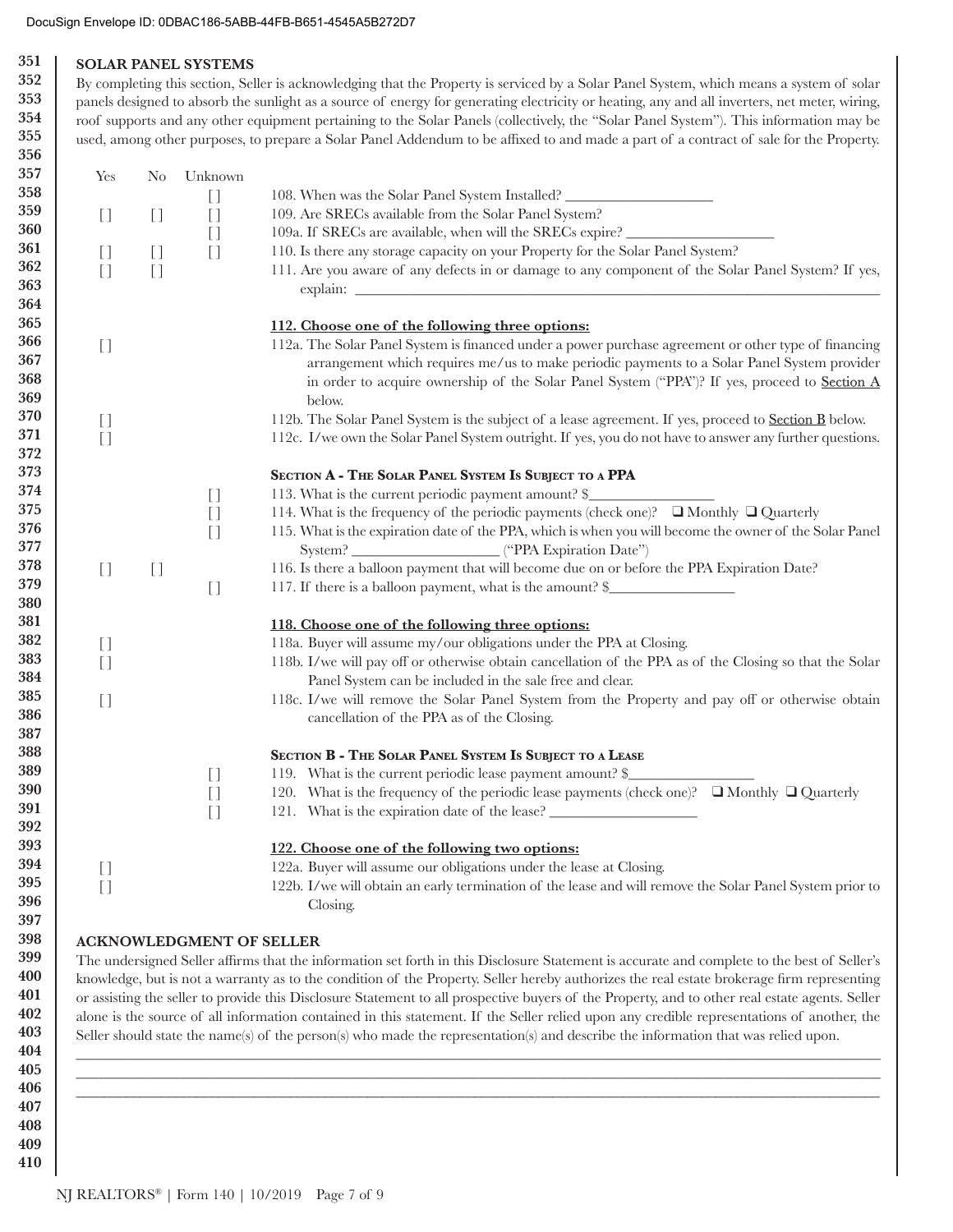| ard a Williams                                                                                                                     | 3/29/2021   2:16 PM EDT                                                                                                                                                                                                                                                                                                                                                                                                                                                                                                                                                                                                                                                                                                                                                                                                                                                                                                                                                                                                                                                                                                                                                                                                                                                                                                       |
|------------------------------------------------------------------------------------------------------------------------------------|-------------------------------------------------------------------------------------------------------------------------------------------------------------------------------------------------------------------------------------------------------------------------------------------------------------------------------------------------------------------------------------------------------------------------------------------------------------------------------------------------------------------------------------------------------------------------------------------------------------------------------------------------------------------------------------------------------------------------------------------------------------------------------------------------------------------------------------------------------------------------------------------------------------------------------------------------------------------------------------------------------------------------------------------------------------------------------------------------------------------------------------------------------------------------------------------------------------------------------------------------------------------------------------------------------------------------------|
| SELLABAF48210D48D                                                                                                                  | <b>DATE</b>                                                                                                                                                                                                                                                                                                                                                                                                                                                                                                                                                                                                                                                                                                                                                                                                                                                                                                                                                                                                                                                                                                                                                                                                                                                                                                                   |
| DocuSigned by:                                                                                                                     |                                                                                                                                                                                                                                                                                                                                                                                                                                                                                                                                                                                                                                                                                                                                                                                                                                                                                                                                                                                                                                                                                                                                                                                                                                                                                                                               |
| Susan B Williams                                                                                                                   | $3/29/2021$   3:50 PM EDT                                                                                                                                                                                                                                                                                                                                                                                                                                                                                                                                                                                                                                                                                                                                                                                                                                                                                                                                                                                                                                                                                                                                                                                                                                                                                                     |
| SELLE Re999075544CB                                                                                                                | <b>DATE</b>                                                                                                                                                                                                                                                                                                                                                                                                                                                                                                                                                                                                                                                                                                                                                                                                                                                                                                                                                                                                                                                                                                                                                                                                                                                                                                                   |
| <b>SELLER</b>                                                                                                                      | <b>DATE</b>                                                                                                                                                                                                                                                                                                                                                                                                                                                                                                                                                                                                                                                                                                                                                                                                                                                                                                                                                                                                                                                                                                                                                                                                                                                                                                                   |
| <b>SELLER</b>                                                                                                                      | <b>DATE</b>                                                                                                                                                                                                                                                                                                                                                                                                                                                                                                                                                                                                                                                                                                                                                                                                                                                                                                                                                                                                                                                                                                                                                                                                                                                                                                                   |
| Statement.                                                                                                                         | (If applicable) The undersigned has never occupied the property and lacks the personal knowledge necessary to complete this Disclosure                                                                                                                                                                                                                                                                                                                                                                                                                                                                                                                                                                                                                                                                                                                                                                                                                                                                                                                                                                                                                                                                                                                                                                                        |
|                                                                                                                                    | <b>DATE</b>                                                                                                                                                                                                                                                                                                                                                                                                                                                                                                                                                                                                                                                                                                                                                                                                                                                                                                                                                                                                                                                                                                                                                                                                                                                                                                                   |
|                                                                                                                                    |                                                                                                                                                                                                                                                                                                                                                                                                                                                                                                                                                                                                                                                                                                                                                                                                                                                                                                                                                                                                                                                                                                                                                                                                                                                                                                                               |
|                                                                                                                                    | <b>DATE</b>                                                                                                                                                                                                                                                                                                                                                                                                                                                                                                                                                                                                                                                                                                                                                                                                                                                                                                                                                                                                                                                                                                                                                                                                                                                                                                                   |
|                                                                                                                                    |                                                                                                                                                                                                                                                                                                                                                                                                                                                                                                                                                                                                                                                                                                                                                                                                                                                                                                                                                                                                                                                                                                                                                                                                                                                                                                                               |
| RECEIPT AND ACKNOWLEDGMENT BY PROSPECTIVE BUYER<br>home inspection as performed by a licensed home inspector.<br>PROSPECTIVE BUYER | The undersigned Prospective Buyer acknowledges receipt of this Disclosure Statement prior to signing a Contract of Sale pertaining to<br>this Property. Prospective Buyer acknowledges that this Disclosure Statement is not a warranty by Seller and that it is Prospective Buyer's<br>responsibility to satisfy himself or herself as to the condition of the Property. Prospective Buyer acknowledges that the Property may be<br>inspected by qualified professionals, at Prospective Buyer's expense, to determine the actual condition of the Property. Prospective Buyer<br>further acknowledges that this form is intended to provide information relating to the condition of the land, structures, major systems and<br>amenities, if any, included in the sale. This form does not address local conditions which may affect a purchaser's use and enjoyment of<br>the property such as noise, odors, traffic volume, etc. Prospective Buyer acknowledges that they may independently investigate such local<br>conditions before entering into a binding contract to purchase the property. Prospective Buyer acknowledges that he or she understands<br>that the visual inspection performed by the Seller's real estate broker/broker-salesperson/salesperson does not constitute a professional<br><b>DATE</b> |
| PROSPECTIVE BUYER                                                                                                                  | <b>DATE</b>                                                                                                                                                                                                                                                                                                                                                                                                                                                                                                                                                                                                                                                                                                                                                                                                                                                                                                                                                                                                                                                                                                                                                                                                                                                                                                                   |
| PROSPECTIVE BUYER                                                                                                                  | <b>DATE</b>                                                                                                                                                                                                                                                                                                                                                                                                                                                                                                                                                                                                                                                                                                                                                                                                                                                                                                                                                                                                                                                                                                                                                                                                                                                                                                                   |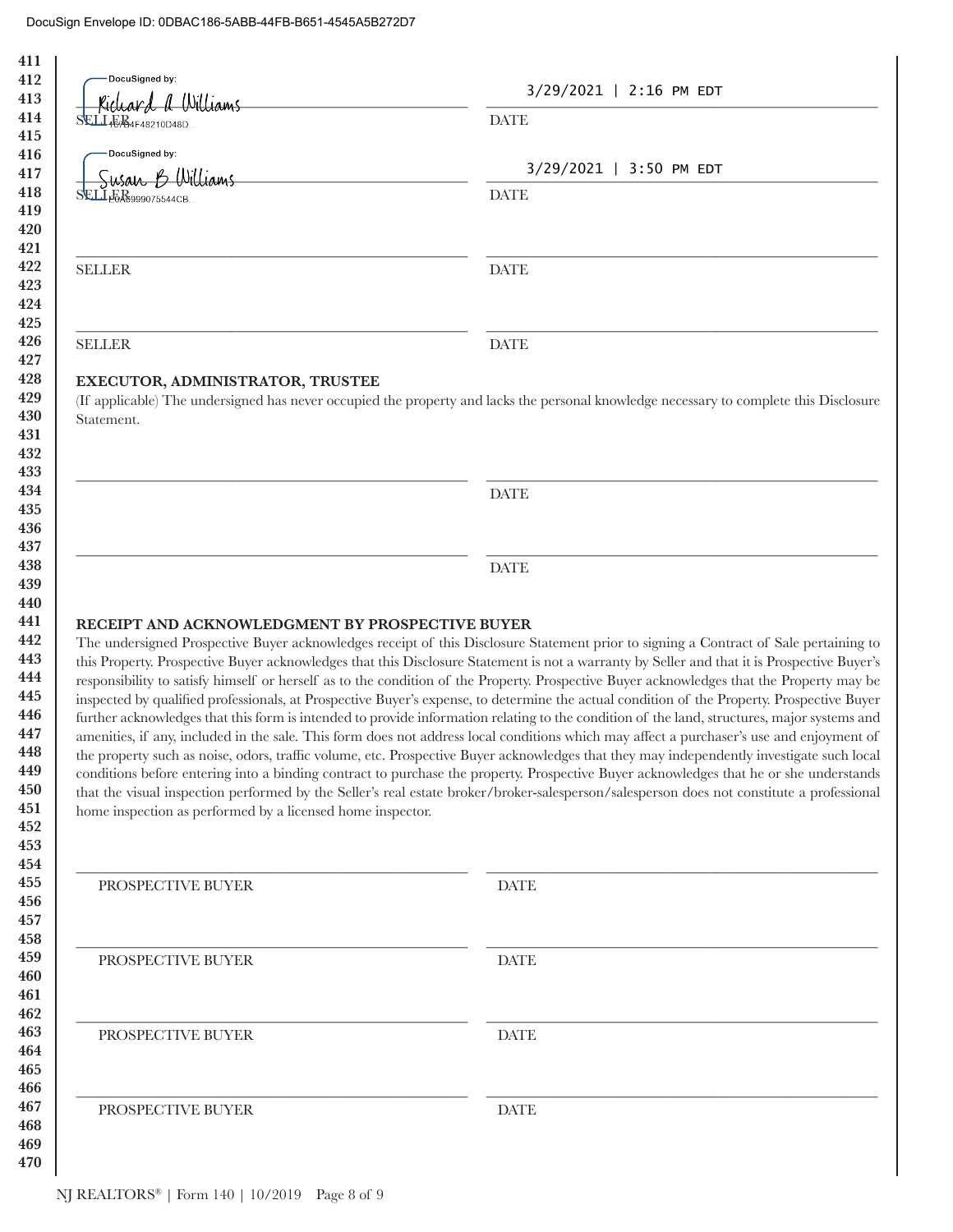472 The undersigned Seller's real estate broker/broker-salesperson/salesperson acknowledges receipt of the Property Disclosure Statement 473 form and that the information contained in the form was provided by the Seller.

The Seller's real estate broker/broker-salesperson/salesperson also confirms that he or she visually inspected the property with reasonable 474 475 diligence to ascertain the accuracy of the information disclosed by the seller, prior to providing a copy of the property disclosure statement

476 to the buyer. The Prospective Buyer's real estate broker/broker-salesperson/salesperson also acknowledges receipt of the Property Disclosure Statement 477

478 form for the purpose of providing it to the Prospective Buyer.

| $\sim$<br>$\frac{1}{2}$ Docusigned by: $\frac{1}{2}$ by: $\frac{1}{2}$ by $\frac{1}{2}$ by $\frac{1}{2}$ and $\frac{1}{2}$ by $\frac{1}{2}$ by:<br>Susan adler | 3/29/2021   6:04 PM EDT      |
|----------------------------------------------------------------------------------------------------------------------------------------------------------------|------------------------------|
| SETICLER STAL ESTATE BROKER/<br>BROKER-SALESPERSON/SALESPERSON:                                                                                                | $\ensuremath{\mathsf{DATE}}$ |
| PROSPECTIVE BUYER'S REAL ESTATE BROKER/<br>BROKER-SALESPERSON/SALESPERSON:                                                                                     | <b>DATE</b>                  |
|                                                                                                                                                                |                              |
|                                                                                                                                                                |                              |
|                                                                                                                                                                |                              |
|                                                                                                                                                                |                              |
|                                                                                                                                                                |                              |
|                                                                                                                                                                |                              |
|                                                                                                                                                                |                              |
|                                                                                                                                                                |                              |
|                                                                                                                                                                |                              |
|                                                                                                                                                                |                              |
|                                                                                                                                                                |                              |
|                                                                                                                                                                |                              |
|                                                                                                                                                                |                              |
|                                                                                                                                                                |                              |
|                                                                                                                                                                |                              |
|                                                                                                                                                                |                              |
|                                                                                                                                                                |                              |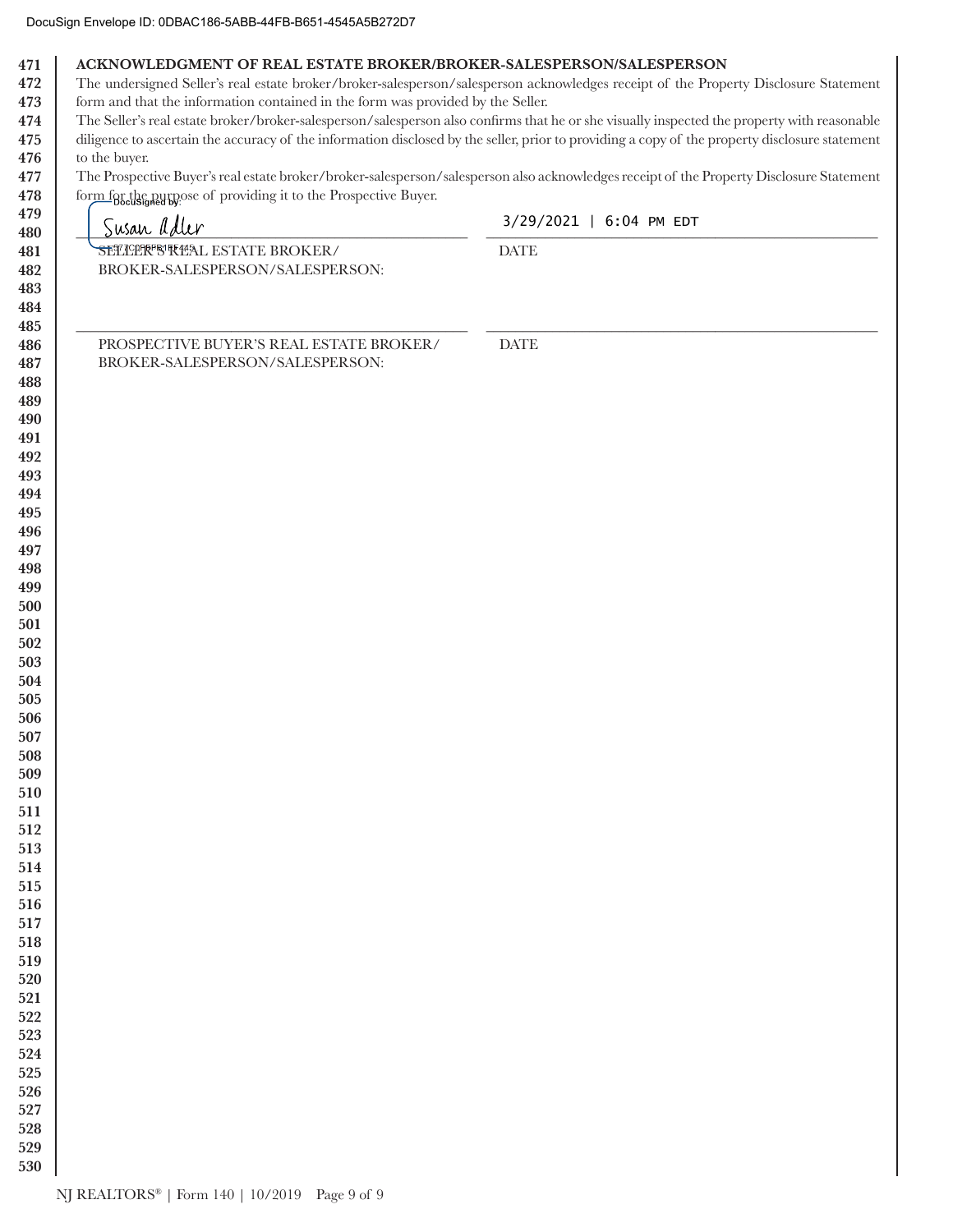

# DISCLOSURE OF ITEMS TO BE INCLUDED AND EXCLUDED from the sale of the property at

20 YARMOUTH RD., CHATHAM NJ 07928

The following items are to be INCLUDED:

Basement Refrigerator Freezer, Upright Freezer Deck Furniture

The following items are to be EXCLUDED:

Magnifying mirror in downstairs bathroom

Acknowledged by:

DocuSigned by: Richard a Williams  $3/29/2021$  | 2:16 PM EDT<br>Buyer: Seller: 167B4F48210D48D (date) (date) DocuSigned by: Susan B Williams 3/29/2021 | 3:50 PM EDT<br>Buyer: Seller E0A6999075544CB (date) (date)

488 SPRINGFIELD AVE · SUMMIT, NJ 07901 · OFFICE: 908.273.2991 x101 · CELL: 973-464-9129 · VIP@SUEADLER.COM